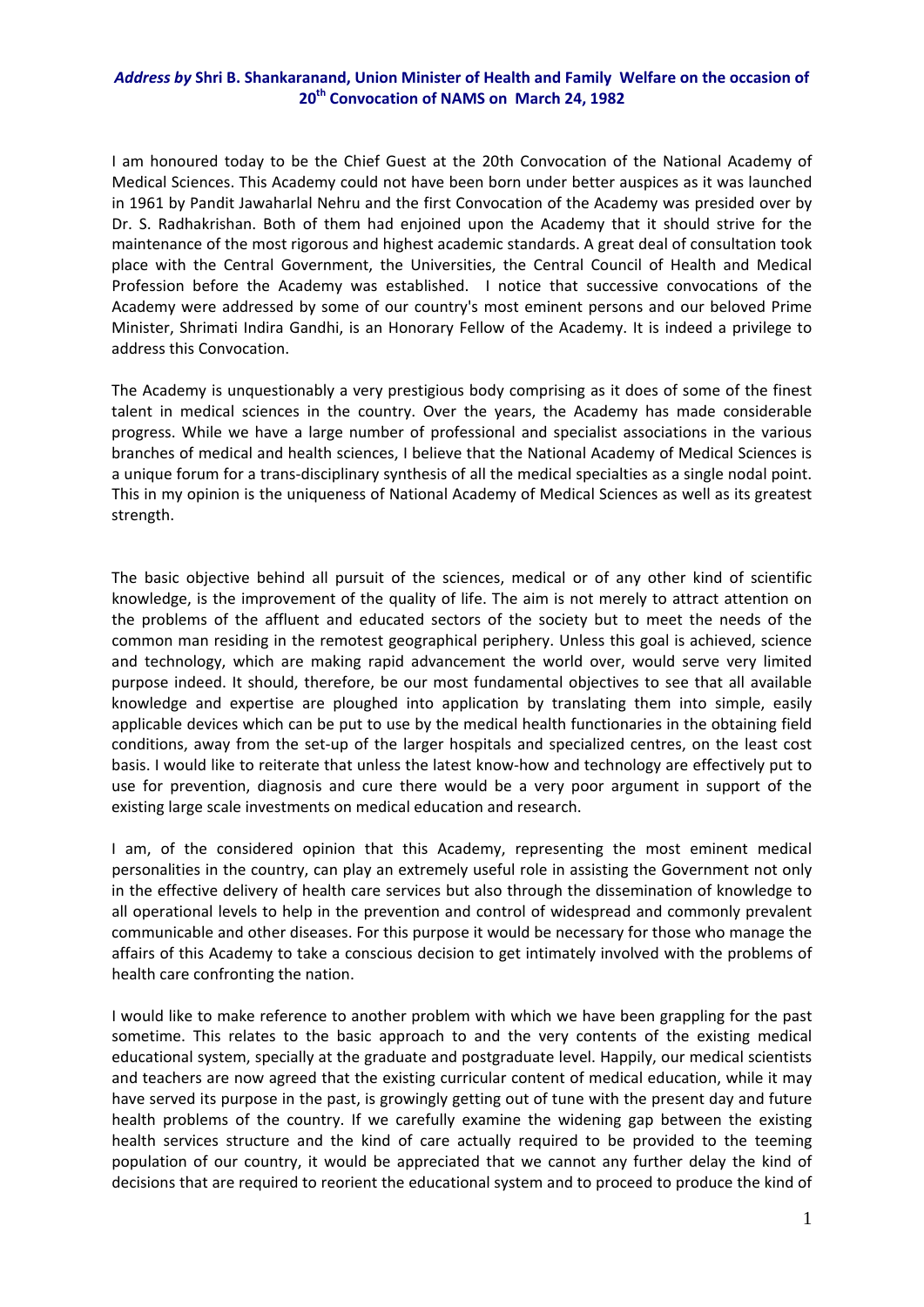medical professionals who are required to serve the actual health needs of the country.

This is a very large and important objective and I would expect the Academy to collaborate with the Government in bringing about the kind of changes that can no longer wait if we are to meaningfully proceed in the direction of providing universal primary health care service to all our people, fully backed by general specialties and super‐specialties, within a well‐organized referral system.

The Academy can also render very valuable help in undertaking operational studies in the existing health delivery system and identifying the means through which the services can be made more efficient and cost effective. Towards this end, in my opinion, no fundamental research is required. Instead, in its various meetings and get‐togethers, symposia, seminars, workshops, etc., the Academy can elicit the reactions of the researchers, teachers and practitioners on identified problems, analyze the real difficulties and reactions of those actually involved in the effort and arriving at a pragmatic approach through which the existing bottlenecks and deficiencies can be resolved.

In the context of these problems the Government has already established the Medical Education Review Committee, representing various fields of functioning and interests. This Committee has already done some valuable work and we are hoping that it would submit its report within another 3 months or so, at least in regard to the more pressing and urgent issues.

For the past nearly seven years, the Academy has given valuable assistance to the Government in running the affairs of the National Board of Examinations. In 1975 it had been rightly decided that the National Board of Examinations should be established as an independent entity, being fully responsible to conduct the prestigious post‐graduate examinations to obviate the necessity of our doctors having to go to various foreign countries to acquire higher qualifications as well as to afford an opportunity to all those in the field to seek to secure the hallmark of excellence by qualifying in the examination conducted by the Board. The examinations conducted by the National Board of Examinations have become popular and over a thousand candidates annually appear at the Primary Examination.

The National Board of Examination has now been established as an independent body, as a registered society. Needless to say this development does not bring about any revolutionary change in the situation except that the Board has been created as a separate, legal entity with vial linkages with the National Academy of Medical Sciences, the Medical Council of India, the Indian Council of Medical Research, the Directorate General of Armed Forces Medical Services, the Indian Medical Association and other professional bodies. While placing on record my appreciation of the services rendered by the Academy during the period that it looked after the affairs of the National Board of Examinations, I am confident that, henceforth, the linkages between these two prestigious bodies would become even more meaningful and the Academy would continue to render all possible help to further raise the standing of the examinations conducted by the National Board.

I find that consequent to the initial period during which the government afforded requisite assistance to the Academy, there was a fairly long period during which the Academy was generally expected to function on its own. Under my directions, a new Plan scheme has been formulated to render suitable assistance to the Academy not only for undertaking and completing the construction of its own building, for which we have made a suitable piece of land available in the campus of the All India Institute of Medical Sciences, but to also assist the Academy in extending its existing activities to run a variety of courses for the continuing education of medical professionals, at various levels of functioning.

I congratulate all those who have been today admitted to the fraternity of medical scientists in the National Academy. The country looks to them and to all others already in the fold to take on and successfully discharge the responsibility and challenges which confront the country. I also take this